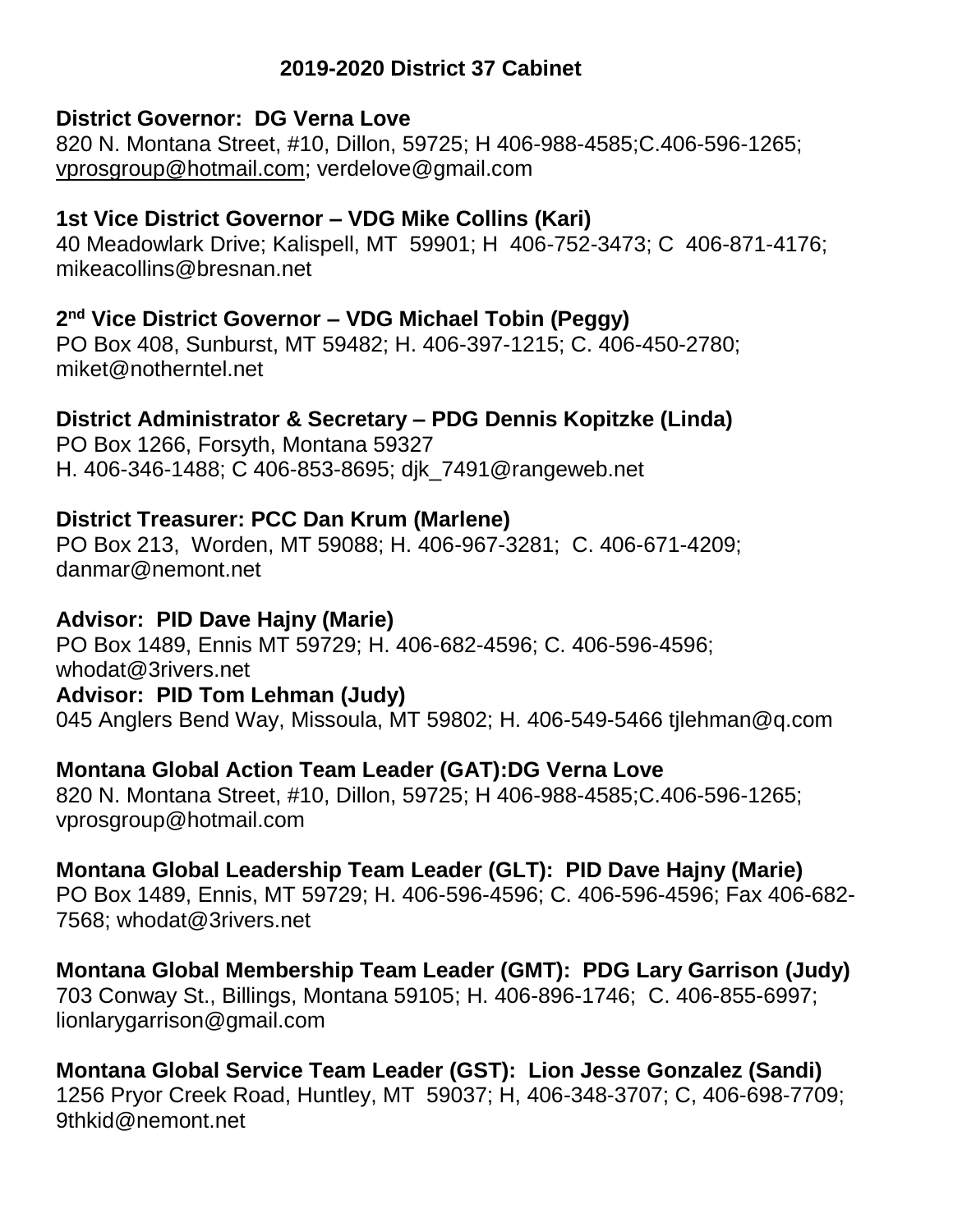# **Montana LCIF Team Leader (LCIF): PDG Lary Garrison (Judy)**

703 Conway St., Billings, Montana 59105; H. 406-896-1746; C. 406-855-6997; lionlarygarrison@gmail.com

## **West Region Chairperson: Lion Jon Kimble**

Box 1583, Seeley Lake, MT 59868; B 559-352-1455; jkimble@wellhead.com

# **Zone 1 Chairperson: Cheryl and Gary Lewis**

Box 523, Seeley Lake, MT 59868; R 406-677-2823; slk3018@blackfoot.net **Zone 1 Clubs:** Hamilton, Missoula, Lolo, East Missoula, Missoula South Side, Seeley Lake

## **Zone 2 Chairperson: Lion Leslie Haugen (Gerald)**

Box 572, Hot Springs, MT 59845; 406-741-5174; leslieanderson58@yahoo.com **Zone 2 Clubs:** Charlo, Hot Springs, Plains, Polson, Superior

# **Zone 3 Chairperson: Lion Kathryn Yancey (Paul)**

145 Beartrap Road, Kalispell, MT 59901; C, 352-516-0981;kathyy2@yahoo.com **Zone 3 Clubs:** Evergreen, Kalispell, Kalispell Sunrisers, Whitefish, Eureka, Columbia Falls

## **Zone 4 Chairperson: Lion Charlene Willett**

1906 Reynolds Avenue, Butte, MY 59701; R 406-494-7088; C 406-565-0906; Cmw4smiles@gmail.com **Zone 4 Clubs :** Anaconda, Butte Copper City, Butte Mile-Hi, Deer Lodge

## **North Region Chairperson: Lion Gary Olsen (Marilyn)**

16 Carson Lane, Townsend, MT 59044; R, 406-266-3862; C, 406-980-2013; gojo65oly@gmail.com

## **Zone 5 Chairperson: Lion Dela Chatriand**

Box 117, Townsend, MT 59644; R, 406-980-0615; nateandela@mt.net **Zone 5 Clubs:** Helena, Helena Gold Rush, Townsend, White Sulphur Springs

## **Zone 6 Chairperson: PDG Jack Beckman (Carol)**

301 Skyline Drive NE; Great Falls, MT 59404; H, 406-453-6390; C, 406-231-2424; jbeckman@bresnan.net

**Zone 6 Clubs:** Cascade, Fort Benton, Great Falls, Great Falls Electric City, Great Falls Sunrise, Sun River Valley (Simms)

## **Zone 7 Chairperson: Lion Jim Heavey (Linda)**

29243 St. Joe Road; Havre, MT 59501; H, 406-265-9363; borderfarmer@yahoo.com **Zone 7 Clubs:** Chinook, Cut Bank, Fairfield, Havre, Turner/Hogeland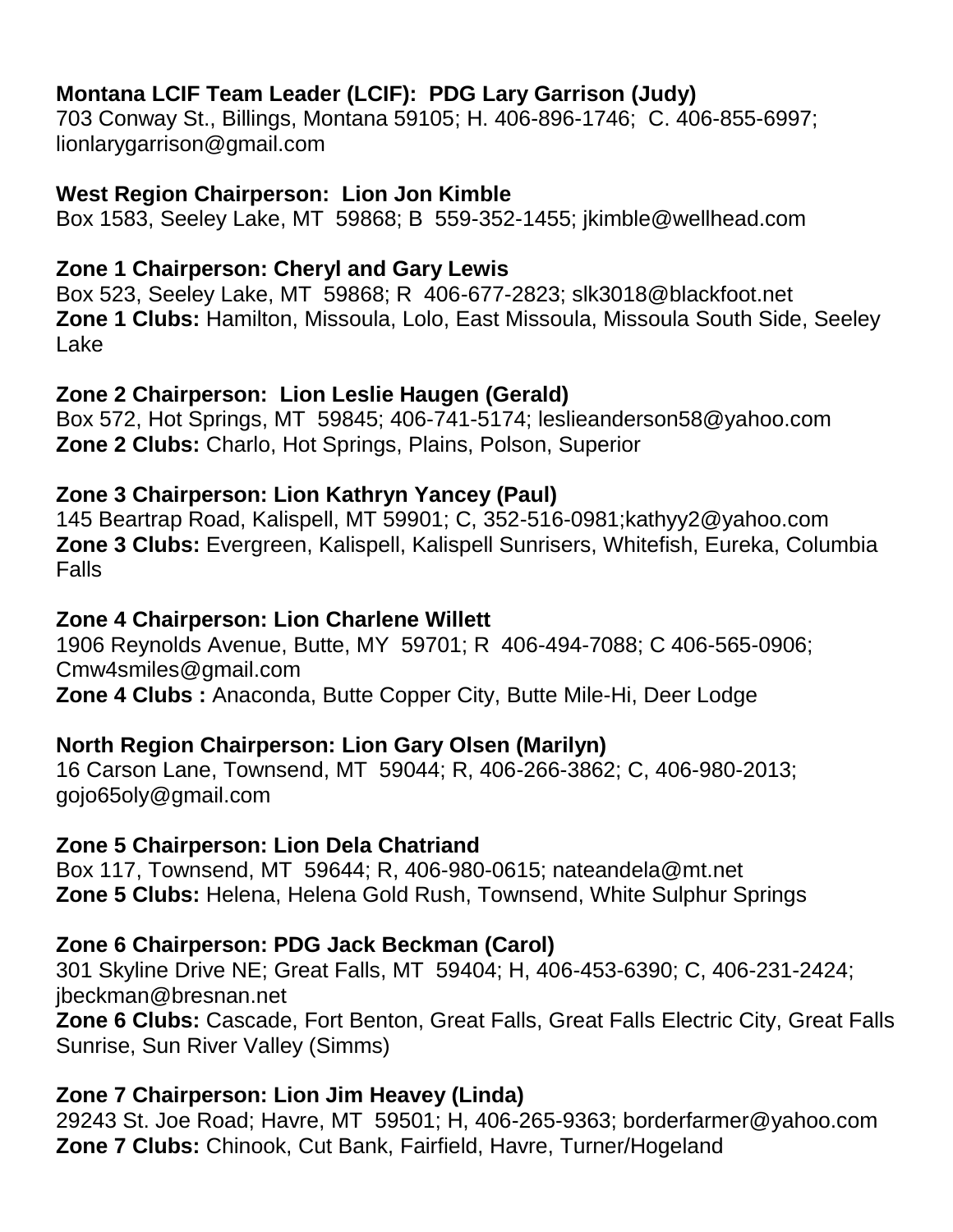## **Zone 8 Chairperson: Lion Peggy Tobin (Michael)**

Box 408, Sunburst, MT 59482; 406-937-1215; peggyt@northerntel.net **Zone 8 Clubs:** Choteau, Conrad, Coutts/Sweetgrass, Denton

### **East Region Chairperson: Lion Raleigh Peck (Deb)**

410 North Central Avenue, Sidney, MT 59270; H, 406-488-7447; C, 406-480-5000; elcland@midrivers.com

## **Zone 9 Chair: Lion Don Idso (Adele)**

402 Petroleum Drive, #68; Glendive, MT 59330; H, 406-377-5007; C. 406-939-5604; donidso@gmail.com **Zone 9 Clubs:** Baker, Forsyth, Glendive, Hysham

#### **Zone 10 Chairperson: Vacant**

**Zone 10 Clubs:** Culbertson, Nashua, Plentywood, Scobey, Sidney, Wolf Point

#### **South Region Chairperson: Lion Scott Dornfeld**

747 Arbor Hills Drive, Billings, MT 59105; C, 406-489-1884; sdornfeld51@gmail.com

#### **Zone 11A Chairperson: Lion Jesse Gonzalez (Sandi)**

1256 Pryor Creek Road, Huntley, MT 59037; H, 406-348-3707; C, 406-698-7709; 9thkid@nemont.net **Zone 11A Clubs:** Billings, Billings Heights, Huntley Project, Shepherd

#### **Zone 11B Chairperson: PDG Melody Whitcher**

Box 222, Winnett, MT 59087; R, 406-429-2311; C, 603-491-0676; wmel46@yahoo.com **Zone 11B Clubs:** Roundup, Winnett

#### **Zone 12 Chairperson: Lion Sara DeCock-Reed**

Box 156, Melville, MT 59055; 406-570-2806; delittlechick@gmail.com **Zone 12 Clubs:** Big Timber, Joliet, Laurel, Red Lodge

#### **Zone 13 Chairperson: Lion Brian Gertiser**

10680 Bridger Canyon Road; Bozeman, 59715; C 406-539-0992; brian@bridgerheating.com **Zone 13 Clubs:** Bozeman, Bozeman Gallatin Empire, Bozeman Sourdough, Bozeman Sweet Pea, Dillon, Ennis

#### **District Leadership Development: PCC Ben Apeland**

200 S. 23rd , E6, Bozeman, MT 59718; C. 406-595-0102; B. 406-586-9402; benjamin@montana.com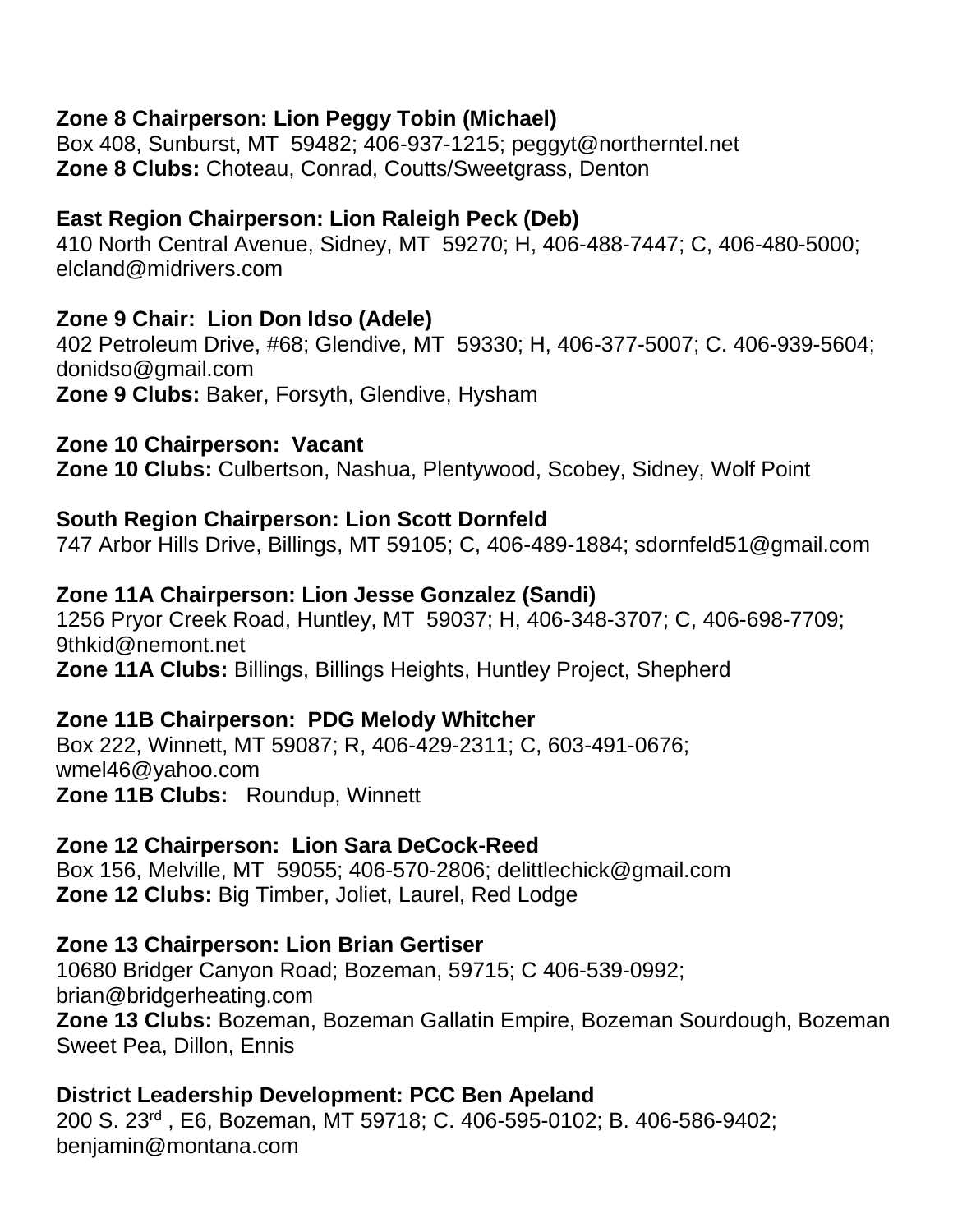## **Communication and Technology Team Members:**

**Lion Jessica Falcon-** Box 1925, Columbia Falls, MT 59912; H. 406-253-1737; Lion.jfalcon@gmail.com **Lion Jerry Leggate-** Box 261, Joliet, MT 59041; C. 406-698-3186; jnleggate@yahoo.com

## **Technology and Web Site: Lion Jerry Leggate (Laura)**

Box 261, Joliet, MT 59041; C. 406-698-3186; jnleggate@yahoo.com

**District Public Relations Lions Information Chair: DG Verna Love** 820 N. Montana Street, #10, Dillon, 59725; H 406-988-4585;C.406-596-1265; vprosgroup@hotmail.com

#### **Youth and Leos Team Members:**

**Lion Candy Tschache-** 2235 Lasso Ave., Bozeman, MT 59718; H. 406-587-2926; cgtschache@msn.com **PDG Jim Johnke-** PO Box 222, Winnett, MT 59087; C. 406-928-3311; jrjohnke@gmail.com

## **Peace Poster Chairperson: Lion Jim Forsberg (Elaine)**

220 S. 3rd, Ennis, MT 59729; H. 406-682-4344; C. 406-682-7858; mtnvw@3rivers.net

#### **Project Pride Flags: Lion Diana Morelli**

2123 Monad Road, Billings, MT 59102; H. 406-652-2122; comicdragn@gmail.com

#### **Ronald McDonald House: PDG George Chenoweth**

Box 707, Belgrade, MT 59714'; H: 406-581-0958; georgechenoweth4@gmail.com

#### **Lions Clubs International Foundation: PDG Lary Garrison (Judy)**

703 Conway St., Billings, Montana 59105; H. 406-896-1746; C. 406-855-6997; lionlarygarrison@gmail.com

#### **Plusoptix: Lion Dave Falcon (Teresa)**

314 9th St. W., Kalispell, MT 59901; H. 406-253-1726: lion.dfalcon@gmail.com

#### **Montana Lions Sight and Hearing Fdn.: Lion Jessica Falcon**

Box 1925, Columbia Falls, MT 59912; 406-253-1737; lion.jfalcon@gmail.com

## **USA/Canada Forum: DG Verna Love**

820 N. Montana Street, #10, Dillon, 59725; H 406-988-4585 C. 406-596-1265; vprosgroup@hotmail.com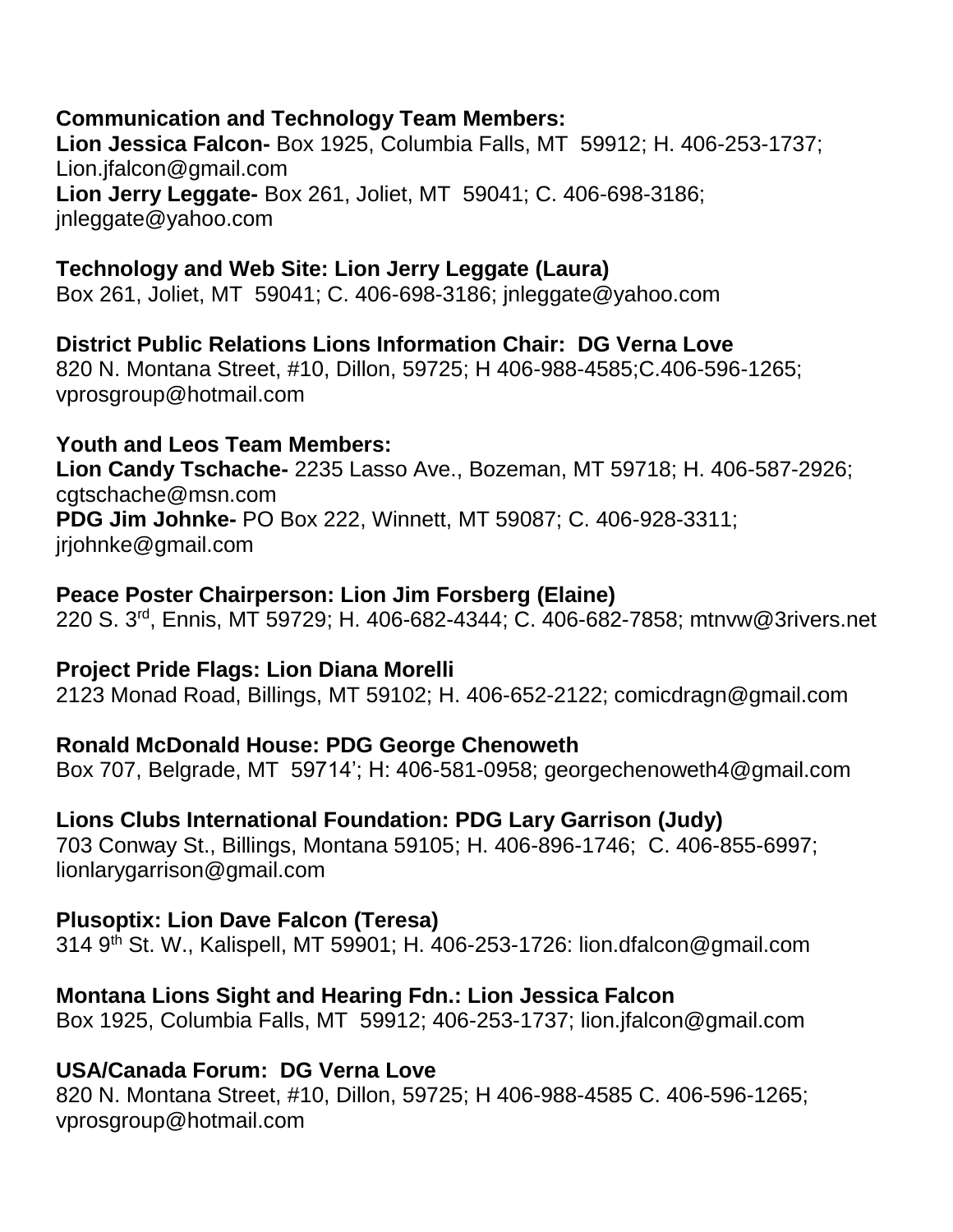# **Diabetes Chairperson: 1 st VDG Mike Collins (Kari)**

40 Meadowlark Drive, Kalispell, MT 59901;H. 406-752-3473; C. 406-871-4176; mikeacollins@bresnan.net

**Leader Dog: PDG Jim Johnke** PO Box 222, Winnett, MT 59087; C. 406-928-3311; jrjohnke@gmail.com **2 nd VDG Michael Tobin (Peggy)** PO Box 408, Sunburst, MT 59482; H. 406-397-1215; C. 406-450-2780; miket@notherntel.net

## **Grant Coordinator: PDG Lary Garrison (Judy)**

703 Conway St., Billings, Montana 59105 H. 406-896-1746; C. 406-855-6997; lionlarygarrison@gmail.com

## **Social Media: Lion Jessica Falcon**

Box 1925, Columbia Falls, MT 59912; H. 406-253-1737; lion.jfalcon@gmail.com

## **District Convention Chairperson: Lion Debra Wagner-Anderson (Craig)**

318 Sigmund Street; Glendive, MT 59330; W, 406-939-4903; djwads@midrivers.com

#### **DG Verna Love**

820 N. Montana Street, #10, Dillon, 59725; H 406-988-4585;C.406-596-1265; vprosgroup@hotmail.com

#### **Sergeant at Arms: Marie Hajny (Dave)**

Box 306, Ennis, MT 59725; R, 406-682-4596; C, 406-596-4246; mariehajny@hotmail.com

**Constitution and By-Laws: PID Tom Lehman (Judy)** 1045 Anglers Bend Way, Missoula, MT 59802; H. 406-549-5466; tjlehman@q.com **PDG Dennis Kopitzke (Linda)** Box 1266, Forsyth, MT 59327; H 406-346-1488; C 406-853-8695; djk\_7491@rangeweb.net **Lion Bob Haensel (Dorothy)** 3309 3rd Street NE, Great Falls, 59404; H, 406-952-4529; C, 406-231-0819; gretel@bresnan.net

#### **District Chaplain: PDG Lary Garrison (Judy)**

703 Conway St., Billings, Montana 59105; H. 406-896-1746; C. 406-855-6997; lionlarygarrison@gmail.com